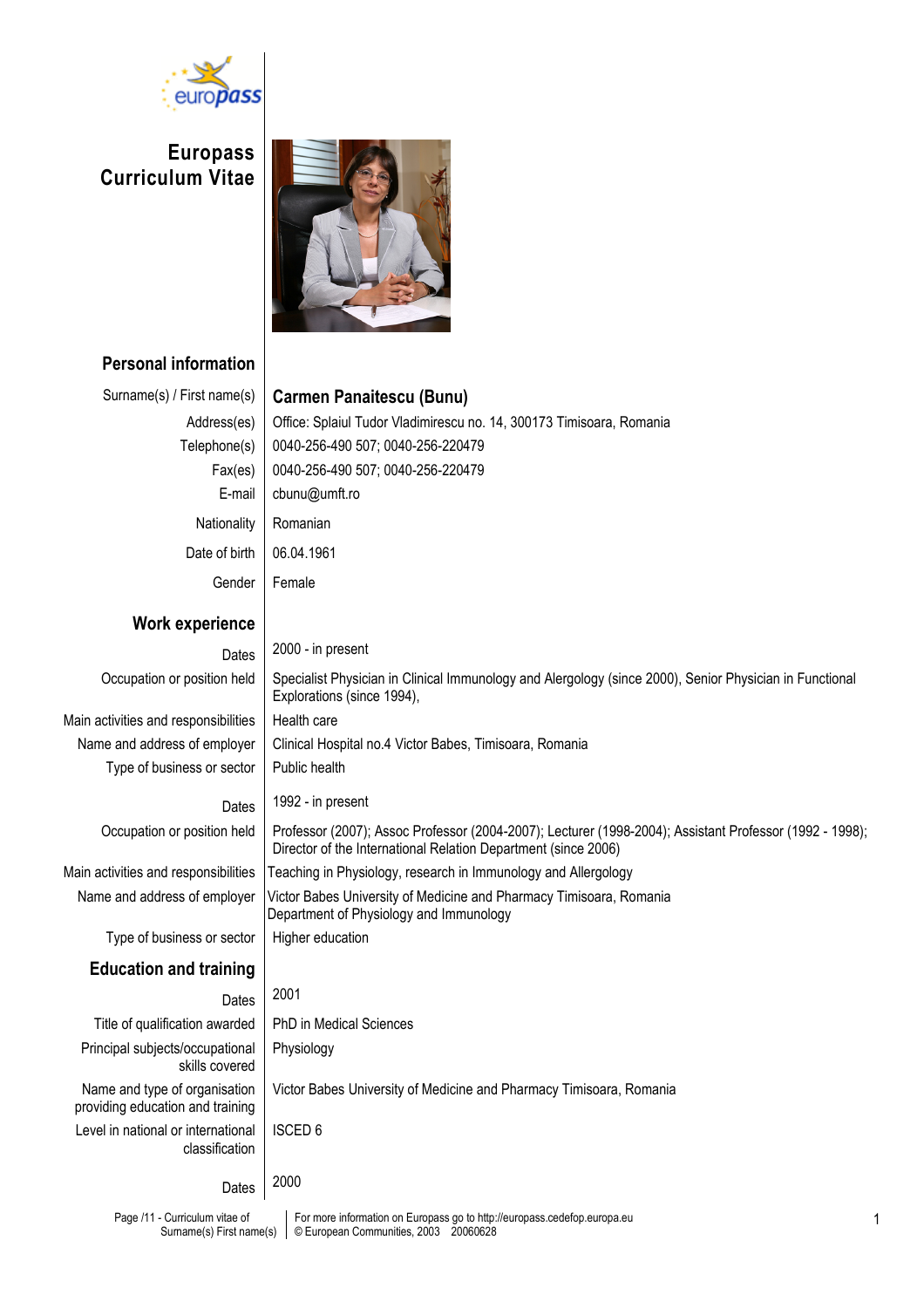| Title of qualification awarded                                    |                                                                     | Specialist Physician in Clinical Immunology and Allergy |                |                 |                |                     |                |                     |                |                 |
|-------------------------------------------------------------------|---------------------------------------------------------------------|---------------------------------------------------------|----------------|-----------------|----------------|---------------------|----------------|---------------------|----------------|-----------------|
| Principal subjects/occupational<br>skills covered                 | Clinical Immunology and Allergy                                     |                                                         |                |                 |                |                     |                |                     |                |                 |
| Name and type of organisation<br>providing education and training | Clinical Hospital no.4 Victor Babes, Timisoara, Romania             |                                                         |                |                 |                |                     |                |                     |                |                 |
| Level in national or international<br>classification              | <b>ISCED 5</b>                                                      |                                                         |                |                 |                |                     |                |                     |                |                 |
| Dates                                                             | 1994                                                                |                                                         |                |                 |                |                     |                |                     |                |                 |
| Title of qualification awarded                                    |                                                                     | Specialist Physician in Functional Explorations         |                |                 |                |                     |                |                     |                |                 |
| Principal subjects/occupational<br>skills covered                 | Functional Explorations in Respiratory diseases                     |                                                         |                |                 |                |                     |                |                     |                |                 |
| Name and type of organisation<br>providing education and training |                                                                     | Clinical Hospital no.4 Victor Babes, Timisoara, Romania |                |                 |                |                     |                |                     |                |                 |
| Level in national or international<br>classification              |                                                                     | <b>ISCED 5</b>                                          |                |                 |                |                     |                |                     |                |                 |
| Dates                                                             | 1988-1992                                                           |                                                         |                |                 |                |                     |                |                     |                |                 |
| Title of qualification awarded                                    |                                                                     | Debutant Physician in research                          |                |                 |                |                     |                |                     |                |                 |
| Principal subjects/occupational<br>skills covered                 |                                                                     | research                                                |                |                 |                |                     |                |                     |                |                 |
| Name and type of organisation<br>providing education and training | Cantacuzino Institute, Timisoara Branch, Romania                    |                                                         |                |                 |                |                     |                |                     |                |                 |
| Level in national or international<br>classification              | <b>ISCED 5</b>                                                      |                                                         |                |                 |                |                     |                |                     |                |                 |
| Dates                                                             | 1985-1988                                                           |                                                         |                |                 |                |                     |                |                     |                |                 |
| Title of qualification awarded                                    |                                                                     | Debutant Physician                                      |                |                 |                |                     |                |                     |                |                 |
| Principal subjects/occupational<br>skills covered                 |                                                                     | <b>General Medicine</b>                                 |                |                 |                |                     |                |                     |                |                 |
| Name and type of organisation<br>providing education and training | Timis County Clinical Hospital no.1, Timisoara, Romania             |                                                         |                |                 |                |                     |                |                     |                |                 |
| Level in national or international<br>classification              |                                                                     | <b>ISCED 5</b>                                          |                |                 |                |                     |                |                     |                |                 |
| Dates                                                             | 1979-1985                                                           |                                                         |                |                 |                |                     |                |                     |                |                 |
| Title of qualification awarded                                    | Physician                                                           |                                                         |                |                 |                |                     |                |                     |                |                 |
| Principal subjects/occupational<br>skills covered                 | <b>General Medicine</b>                                             |                                                         |                |                 |                |                     |                |                     |                |                 |
| Name and type of organisation<br>providing education and training | Victor Babes University of Medicine and Pharmacy Timisoara, Romania |                                                         |                |                 |                |                     |                |                     |                |                 |
| Level in national or international<br>classification              | <b>ISCED 5</b>                                                      |                                                         |                |                 |                |                     |                |                     |                |                 |
| <b>Personal skills and</b><br>competences                         |                                                                     |                                                         |                |                 |                |                     |                |                     |                |                 |
| Mother tongue(s)                                                  | Romanian                                                            |                                                         |                |                 |                |                     |                |                     |                |                 |
| Other language(s)                                                 |                                                                     |                                                         |                |                 |                |                     |                |                     |                |                 |
| Self-assessment                                                   |                                                                     | Understanding                                           |                |                 |                | <b>Speaking</b>     |                |                     |                | Writing         |
| European level (*)                                                |                                                                     | Listening                                               |                | Reading         |                | Spoken interaction  |                | Spoken production   |                |                 |
| <b>English</b>                                                    | C <sub>1</sub>                                                      | Proficient user                                         | C <sub>1</sub> | Proficient user | C <sub>1</sub> | Proficient user     | C <sub>1</sub> | Proficient user     | C <sub>1</sub> | Proficient user |
| French                                                            |                                                                     | B2 Independent user C1                                  |                | Proficient user | B <sub>2</sub> | Independent<br>user | B <sub>2</sub> | Independent<br>user | C <sub>1</sub> | Proficient user |

(\*) Common European Framework of Reference for Languages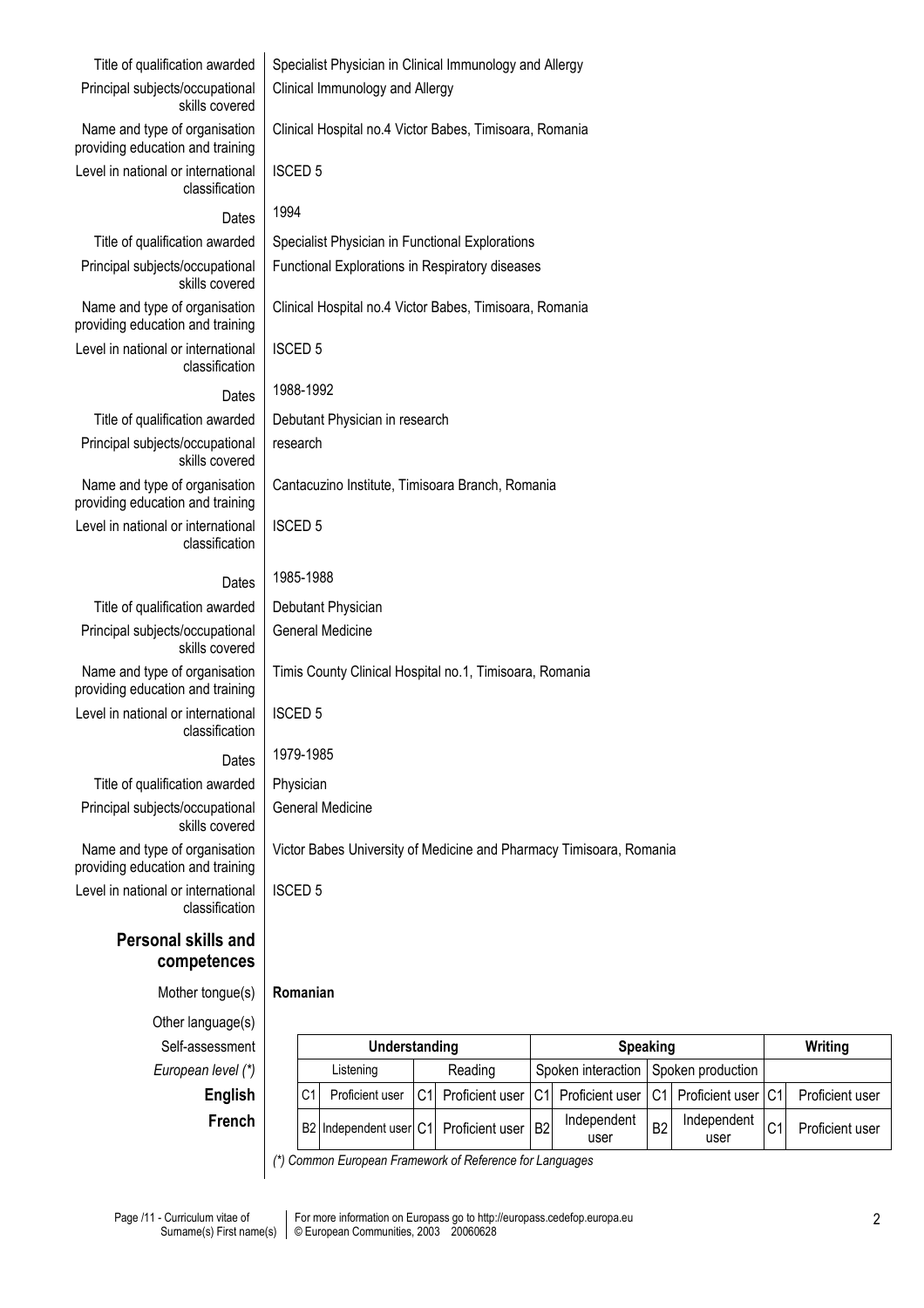| Training courses (selected)                                              | - Clinical and Laboratory Allergology - Postgraduate training, Szeged University, Department of<br>Dermatology, April, 2002, Szeged, Hungary.                                                                                                                                                                                                                                                                                                                                                                                                                                                                                                                                                                                                                                                                                                                                                                                                                                                                                                                                                                                                         |  |  |  |  |  |  |
|--------------------------------------------------------------------------|-------------------------------------------------------------------------------------------------------------------------------------------------------------------------------------------------------------------------------------------------------------------------------------------------------------------------------------------------------------------------------------------------------------------------------------------------------------------------------------------------------------------------------------------------------------------------------------------------------------------------------------------------------------------------------------------------------------------------------------------------------------------------------------------------------------------------------------------------------------------------------------------------------------------------------------------------------------------------------------------------------------------------------------------------------------------------------------------------------------------------------------------------------|--|--|--|--|--|--|
|                                                                          | - Proposal and Aspects of Project Management - Training session, June, 2002, Viena, Austria                                                                                                                                                                                                                                                                                                                                                                                                                                                                                                                                                                                                                                                                                                                                                                                                                                                                                                                                                                                                                                                           |  |  |  |  |  |  |
|                                                                          | - Asthma - from bench to bedside - Postgraduate Course, September, 2004, Glasgow, UK,                                                                                                                                                                                                                                                                                                                                                                                                                                                                                                                                                                                                                                                                                                                                                                                                                                                                                                                                                                                                                                                                 |  |  |  |  |  |  |
|                                                                          | - How to Write a Competitive Proposal for FP6 and How to Negotiate, Administer and Manage a FP6<br>Contract - EARMA training session, April, 2004, Brussels, Belgium.                                                                                                                                                                                                                                                                                                                                                                                                                                                                                                                                                                                                                                                                                                                                                                                                                                                                                                                                                                                 |  |  |  |  |  |  |
|                                                                          | - Certified LSH-ACC-Mentor Multiplier - FP6 training session, May, 2005, Sofia, Bulgaria.                                                                                                                                                                                                                                                                                                                                                                                                                                                                                                                                                                                                                                                                                                                                                                                                                                                                                                                                                                                                                                                             |  |  |  |  |  |  |
|                                                                          | - Therapeutic potential of stem cells - Postgraduate Course, July, 2005, Bristol University, UK                                                                                                                                                                                                                                                                                                                                                                                                                                                                                                                                                                                                                                                                                                                                                                                                                                                                                                                                                                                                                                                       |  |  |  |  |  |  |
|                                                                          | - Postgraduate training in research project management - Postgraduate training, INSERM Transfert,<br>May-June, 2006, Paris, France                                                                                                                                                                                                                                                                                                                                                                                                                                                                                                                                                                                                                                                                                                                                                                                                                                                                                                                                                                                                                    |  |  |  |  |  |  |
|                                                                          | - Pulmonary Function Tests. Rhinomanometry. Challenge Tests for Physical Urticaria - Practical<br>Courses, 7-11 June, 2008, XXVII EAACI Congress, Barcelona, Spain<br>GCP Course, 28-30 Sept. 2008, Szeged, Hungary                                                                                                                                                                                                                                                                                                                                                                                                                                                                                                                                                                                                                                                                                                                                                                                                                                                                                                                                   |  |  |  |  |  |  |
|                                                                          | - Treatment of allergic skin diseases - Postgraduate Course, 6 June, 2009, XXVIII EAACI Congress,<br>Warsaw, Poland.                                                                                                                                                                                                                                                                                                                                                                                                                                                                                                                                                                                                                                                                                                                                                                                                                                                                                                                                                                                                                                  |  |  |  |  |  |  |
|                                                                          | - Allergy to antibiotics. Aspirin desensitization. Tests in the diagnosis of allergic diseases. Allergic<br>emergencies: anaphylaxis management in the office - Practical Courses, 6-10 June, 2009, XXVIII<br>EAACI Congress, Warsaw, Poland<br>GA <sup>2</sup> LEN Course on clinical trials - 6-8 July 2009, Italian National Drug Agency, Rome, Italy<br>State-of-the-art in drug hypersensitivity - EAACI/GA2LEN/ENDA/DGAKI Allergy School, 24-26 July,                                                                                                                                                                                                                                                                                                                                                                                                                                                                                                                                                                                                                                                                                           |  |  |  |  |  |  |
|                                                                          | 2009, Munchen - Fischbachau, Deutschland<br>Asthma: monitoring airway disease - Postgraduate Course, 12-16 Sept, 2009, ERS Annual Congress,<br>Vienna, Austria                                                                                                                                                                                                                                                                                                                                                                                                                                                                                                                                                                                                                                                                                                                                                                                                                                                                                                                                                                                        |  |  |  |  |  |  |
|                                                                          | Current and future trends in histamine-mediated disease management - Postgraduate Summit, 5-6<br>Fev, 2010, Viena, Austria                                                                                                                                                                                                                                                                                                                                                                                                                                                                                                                                                                                                                                                                                                                                                                                                                                                                                                                                                                                                                            |  |  |  |  |  |  |
|                                                                          | EAACI Pediatric Allergy and Asthma Meeting, 12-14 November, Venice,<br>Practical issues in drug hypersensitivity - Postgraduate Course, 6-9 June, 2010, XXVIII EAACI<br>Congress, London, UK                                                                                                                                                                                                                                                                                                                                                                                                                                                                                                                                                                                                                                                                                                                                                                                                                                                                                                                                                          |  |  |  |  |  |  |
|                                                                          | Project management Course - - Postgraduate Course for national accreditation, May- June, 2010,<br>Timisoara                                                                                                                                                                                                                                                                                                                                                                                                                                                                                                                                                                                                                                                                                                                                                                                                                                                                                                                                                                                                                                           |  |  |  |  |  |  |
| Social skills and competences                                            | - Team spirit – I'm coordinating a team comprising approximately 10 people which are working in different<br>projects.                                                                                                                                                                                                                                                                                                                                                                                                                                                                                                                                                                                                                                                                                                                                                                                                                                                                                                                                                                                                                                |  |  |  |  |  |  |
|                                                                          | - Good communication skills gained through my experience as the Head of International Relations<br>Department of the university (since 2006).                                                                                                                                                                                                                                                                                                                                                                                                                                                                                                                                                                                                                                                                                                                                                                                                                                                                                                                                                                                                         |  |  |  |  |  |  |
|                                                                          | - Good ability to adapt to multicultural environments, gained through the training stages and visits abroad.                                                                                                                                                                                                                                                                                                                                                                                                                                                                                                                                                                                                                                                                                                                                                                                                                                                                                                                                                                                                                                          |  |  |  |  |  |  |
| Organisational skills and<br>competences                                 | - I'm coordinating a team of 10 people working in different research projects focussed on stem cell plasticity<br>and basic and clinical studies in allergic diseases.                                                                                                                                                                                                                                                                                                                                                                                                                                                                                                                                                                                                                                                                                                                                                                                                                                                                                                                                                                                |  |  |  |  |  |  |
|                                                                          | - Organiser of 20 scientific events starting from 1998, the most important being: Regional Health<br>Conference - Balkan Medicine Towards FP7, Bucuresti, 4-5 May, 2006, where for the workshop<br>"Regenerative Medicine" I was EU raporteur; Endothelial cell and tumor angiogenesis, 19-21 April<br>2007, with international participation (Germany, Italy, Austria, Greece and Finland); Regenerative<br>medicine - a major challenge of the III <sup>rd</sup> millenium, 7-9 November 2007, with international participation<br>(France, Germany and Italy) and 3 afilliated workshops on advanced technics of molecular biology;<br>Angiogenesis: present and future, 26 - 28 March, 2009, with international participation (Germany, Italy,<br>The Netherlands, Switzerland, Australia and Japan);<br>- Coordinator for 10 scientific projects (3 international) and member in other 29 (see the Annex1) in the field<br>of human stem cell use for regenerative medicine and in the field of therapy and prevention of respiratory<br>allergic diseases, as well as institutional projects for human resource development (Leonardo, POSDRU). |  |  |  |  |  |  |
| International recognition of<br>organisational skills and<br>competences | Independent expert for Ambient Assisted Living Joint Programme, being also raporteur for a part of<br>the proposals in the AAL-2008-1 call At EU level (since 2008);<br>- Independent expert for programme Research potential 2010, FP7-REGPOT-2010-1. (since 2009)<br>- COST expert (since 2010)<br>- National Expert for Programme Committee Health - FP7 European Commission, Research<br>Directorate-F1, Brussels (since 2006), and I'm actively involved in developing the Romanian position in<br>European area of research, specifically addressing to the priority 1-Health.                                                                                                                                                                                                                                                                                                                                                                                                                                                                                                                                                                  |  |  |  |  |  |  |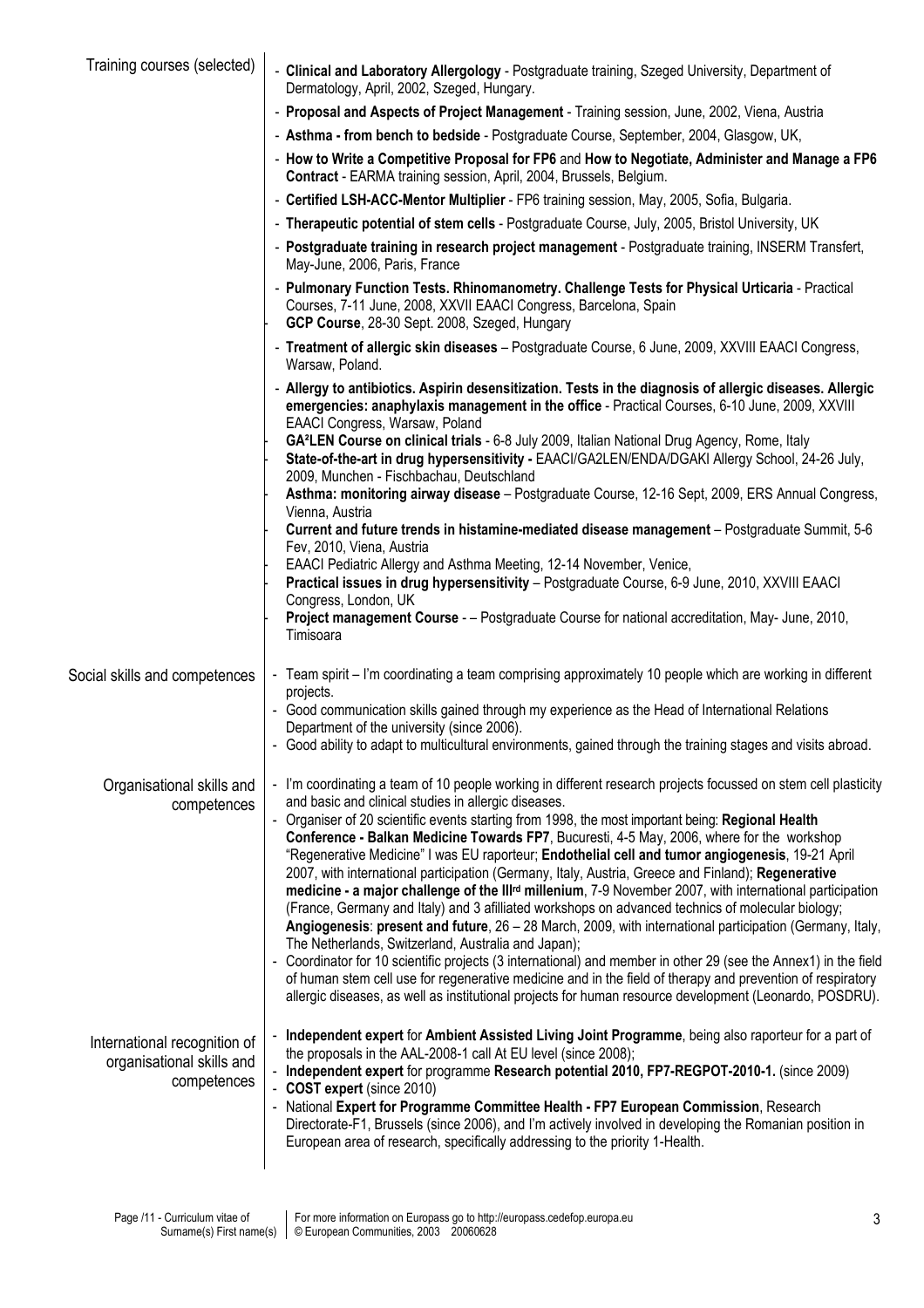| National recognition of<br>organisational skills and | - I'm member of the Romanian National Council of Scientific Research in Higher Education - CNCSIS<br>(since 2006), for Health unit, and I'm actively involved in the evaluation of the national grants proposals as<br>well as in their monitoring.                                                                                                                                                                                                                                                                                                                                                                                                                                                                                                                                                                                                                                                                                                                                                                                                                                                                                                                                                                                                                                                                                                                                                                                                                                                                                                                                                                                                                                                                                                                                                                                                                                                                                                                                                                                                                                                                                                                                                                                                                                                                                                                                                                               |
|------------------------------------------------------|-----------------------------------------------------------------------------------------------------------------------------------------------------------------------------------------------------------------------------------------------------------------------------------------------------------------------------------------------------------------------------------------------------------------------------------------------------------------------------------------------------------------------------------------------------------------------------------------------------------------------------------------------------------------------------------------------------------------------------------------------------------------------------------------------------------------------------------------------------------------------------------------------------------------------------------------------------------------------------------------------------------------------------------------------------------------------------------------------------------------------------------------------------------------------------------------------------------------------------------------------------------------------------------------------------------------------------------------------------------------------------------------------------------------------------------------------------------------------------------------------------------------------------------------------------------------------------------------------------------------------------------------------------------------------------------------------------------------------------------------------------------------------------------------------------------------------------------------------------------------------------------------------------------------------------------------------------------------------------------------------------------------------------------------------------------------------------------------------------------------------------------------------------------------------------------------------------------------------------------------------------------------------------------------------------------------------------------------------------------------------------------------------------------------------------------|
| competences                                          | - I'm one of the Romanian experts for the national Programme Partnership, Direction 4 - Health, since<br>2007, and I'm actively involved in the evaluation of the national competitions proposals as well as in their<br>monitoring.                                                                                                                                                                                                                                                                                                                                                                                                                                                                                                                                                                                                                                                                                                                                                                                                                                                                                                                                                                                                                                                                                                                                                                                                                                                                                                                                                                                                                                                                                                                                                                                                                                                                                                                                                                                                                                                                                                                                                                                                                                                                                                                                                                                              |
|                                                      | - I'm a member of the Research Council of the University of Medicine Timisoara, involved in the<br>evaluation of preclinical research projects of my University (since 2008), and the Head of International<br>Relations Department of the university (since 2006), with the main responsibilities in the international<br>research collaboration development.                                                                                                                                                                                                                                                                                                                                                                                                                                                                                                                                                                                                                                                                                                                                                                                                                                                                                                                                                                                                                                                                                                                                                                                                                                                                                                                                                                                                                                                                                                                                                                                                                                                                                                                                                                                                                                                                                                                                                                                                                                                                    |
|                                                      | - I'm responsible with residential programme for Allergy and Clinical Immunology in my university center                                                                                                                                                                                                                                                                                                                                                                                                                                                                                                                                                                                                                                                                                                                                                                                                                                                                                                                                                                                                                                                                                                                                                                                                                                                                                                                                                                                                                                                                                                                                                                                                                                                                                                                                                                                                                                                                                                                                                                                                                                                                                                                                                                                                                                                                                                                          |
| Research in allergy                                  | I'm coordinating a national grant in partnership with other regional institutions: Optimizing the prevention<br>methods for the improvement of allergic patient management efficiency, PREVALERG (41-<br>011/2007-2010). The project sets as one of its tasks to develop an algorithm for monitoring allergic<br>patients with respiratory disorders and to impose new prophylaxis and treatment guidelines, and is the first<br>study on the efficiency of prevention to exposure to aeroallergens in Romania.<br>Objectives:                                                                                                                                                                                                                                                                                                                                                                                                                                                                                                                                                                                                                                                                                                                                                                                                                                                                                                                                                                                                                                                                                                                                                                                                                                                                                                                                                                                                                                                                                                                                                                                                                                                                                                                                                                                                                                                                                                    |
|                                                      | Respiratory allergic patients monitoring algorithm<br>1.                                                                                                                                                                                                                                                                                                                                                                                                                                                                                                                                                                                                                                                                                                                                                                                                                                                                                                                                                                                                                                                                                                                                                                                                                                                                                                                                                                                                                                                                                                                                                                                                                                                                                                                                                                                                                                                                                                                                                                                                                                                                                                                                                                                                                                                                                                                                                                          |
|                                                      | Activities: (1) Allergic patient selection and monitoring protocols; (2) Work protocols for aeroallergens<br>evaluation and monitoring; (3) ALERGO BD data base loaded with patients' initial and monitoring<br>information; (4) Allergic patients guide; (5) Good practice guide for allergic diseases management<br>Human dendritic cells response to pulsing with aeroallergens and pro-inflammatory<br>2.                                                                                                                                                                                                                                                                                                                                                                                                                                                                                                                                                                                                                                                                                                                                                                                                                                                                                                                                                                                                                                                                                                                                                                                                                                                                                                                                                                                                                                                                                                                                                                                                                                                                                                                                                                                                                                                                                                                                                                                                                     |
|                                                      | mediators<br>Activities: (1) Dendritic cells culture and differentiation protocols; (2) Assessment of the expression of the                                                                                                                                                                                                                                                                                                                                                                                                                                                                                                                                                                                                                                                                                                                                                                                                                                                                                                                                                                                                                                                                                                                                                                                                                                                                                                                                                                                                                                                                                                                                                                                                                                                                                                                                                                                                                                                                                                                                                                                                                                                                                                                                                                                                                                                                                                       |
|                                                      | DCs maturation markers: CD80, CD83, CD86 and HLA-DR in allergy vs healthy state (3) Evaluation of the<br>response to active allergen as compared with its inactive form and pro-inflammatory factors (4) Allogeneic<br>naive T cell CD4+ response in co-culture with DCs - ELISA testing for IL10, IFN-III (Th1 response) and IL-4<br>(Th2 response). (4) GATA3 expression in dendritic cells in allergic state.                                                                                                                                                                                                                                                                                                                                                                                                                                                                                                                                                                                                                                                                                                                                                                                                                                                                                                                                                                                                                                                                                                                                                                                                                                                                                                                                                                                                                                                                                                                                                                                                                                                                                                                                                                                                                                                                                                                                                                                                                  |
|                                                      | 3. Studies on mechanisms of in vivo and in vitro allergic reactions in respiratory diseases<br>Activities: (1) In vitro study of the allergic mechanism of AHR induction - using specific sensitised human<br>bronchial strips and mouse bronchi in the isolated organ bath; (2) Immuno-histochemistry studies<br>regarding the involvement of the mast cell in the induction of a AHR (3) Immunohistochemical studies on<br>fragments of nasal mucosa and nasal polyps from patients with allergic rhinitis by marking with mAb anti-<br>tryptase/anti-elastase and anti-ECP and the proliferation capacity (Ki67 and thymine dimmers) vs.<br>apoptosis (apoFas.) (4) Western Romania annual pollen calendar.                                                                                                                                                                                                                                                                                                                                                                                                                                                                                                                                                                                                                                                                                                                                                                                                                                                                                                                                                                                                                                                                                                                                                                                                                                                                                                                                                                                                                                                                                                                                                                                                                                                                                                                    |
|                                                      | <b>Bronchial remodelling assessment process</b><br>4.<br>Activities: (1) Fibroblasts isolation and culture protocols from bronchial explants by pro-inflammatory<br>factors stimulation (myofibroblastic transforming inductor TGF- $\beta$ 2 vs Th2 proinflammatory cytokines IL-4,<br>IL-13); (2) Myofibroblasts immunohistochemical characterization; (3) Myofibroblasts response to allergic<br>inflammation inductors stimulation as bronchial remodeling prediction factors                                                                                                                                                                                                                                                                                                                                                                                                                                                                                                                                                                                                                                                                                                                                                                                                                                                                                                                                                                                                                                                                                                                                                                                                                                                                                                                                                                                                                                                                                                                                                                                                                                                                                                                                                                                                                                                                                                                                                 |
| Research in stem cell                                | One focus in research is the development of advanced therapies with adult human stem cells. I'm<br>working in a research team with experience in the field of in vitro and in vivo analysis of human stem cell<br>potency, immunological cell function, and quality control, all these activities being financed by national<br>grants. At EU level, we were involved in a FP6 integrated project GENOSTEM (LSHB 1.1./503161/2003-<br>2007) focused on stem cell use for cell therapies in soft tissue defects. Within the project, we studied the<br>basic research of human stem cell biology (isolation and purification from different human sources,<br>properties and culturing, enrichment and differentiation). Another direction connected with stem cell<br>research is the study of ethical, regulatory, and legal issues raised in the field of stem cell use for<br>advanced therapies, based on the collaborative work within EU funded project CASCADE (FP7-<br>223236/2009). In this project, having as partners research teams from France, Italy, UK, Germany and<br>Romania, I'm the coordinator of the work package designed for ethics and regulations in stem cell<br>research. At national level, I'm bringing my experience in ethical issues regarding cell and tissue<br>transplantation in collaboration with the Romanian Transplant Agency. At European level, these efforts are<br>sustained by the partners Cell Factory (Italy) and EFS (France) who are experienced in applying for<br>national approval for cell therapy production. In addition, Oxford University (UK) provides expertise in<br>regulatory issues relating to clinical trials and transplantation in line with EU Directives and licensing.<br>German experience to apply for a license of the Paul-Ehrlich-Institute to offer cellular therapeutics for<br>clinical use is supplemented from the team of the Saarland University. All of these CASCADE partners<br>work in close relationship to the national regulatory bodies, and therefore a network starts to be created via<br>CASCADE to cross-link different European agencies with the scientific results generated by the consortium.<br>Based on our good collaboration, we started a bigger project (2009-2012) involving MSC use for advance<br>therapies in bone defects - REBORNE (FP7-241879/2009, Large-scale integrating project - HEALTH-<br>2009-1.4-2). |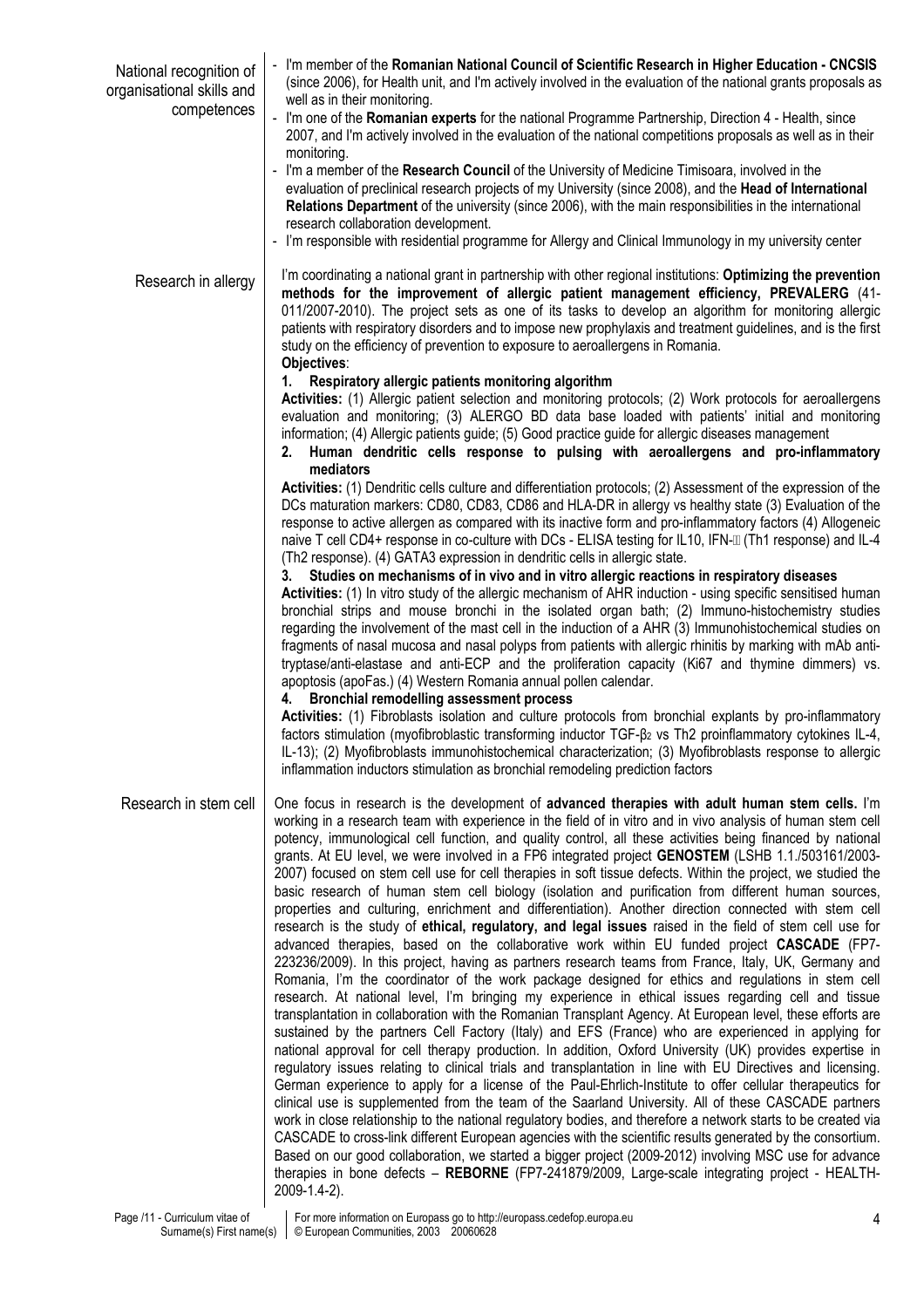| and competences        | Personal focus. Technical skills Excellent skills in different laboratory techniques involving stem cell plasticity studies, dendritic cells<br>differentiation and in vitro studies of their involvement in allergic diseases<br>Cardio-Pulmonary function tests<br>Evaluation and monitoring of airway diseases<br>Evaluation and monitoring of allergic diseases<br>Project management                                                                                                                                                                                                                                                                                                                                                                                                                                                                                                                                                                                      |
|------------------------|--------------------------------------------------------------------------------------------------------------------------------------------------------------------------------------------------------------------------------------------------------------------------------------------------------------------------------------------------------------------------------------------------------------------------------------------------------------------------------------------------------------------------------------------------------------------------------------------------------------------------------------------------------------------------------------------------------------------------------------------------------------------------------------------------------------------------------------------------------------------------------------------------------------------------------------------------------------------------------|
|                        | Computer skills/competences   Good command of Microsoft Office™ tools                                                                                                                                                                                                                                                                                                                                                                                                                                                                                                                                                                                                                                                                                                                                                                                                                                                                                                          |
| Additional information | <b>RESEARCH WORK:</b><br>Books: 28 in the field of physiology, immunology and pathology, first author $-3$ and joint author $-25$ (24 in<br>Romanian language and 3 in English language);<br>Papers published in Romania 53: 17 (first author) and 36 (joint author);<br>Papers published abroad: 1 (first author), 1 (joint author);<br>Abstracts: 105 published in Romania and 45 published at international meetings.<br><b>MEMBERSHIP OF PROFESSIONAL ORGANISATIONS:</b><br>European Academy of Allergology and Clinical Immunology<br>European Society of Physiology;<br>European Respiratory Society;<br>Romanian National Society of Physiology;<br>Romanian National Society of Immunology;<br>Romanian National Society of Pneumology;<br>National expert for Programe Commitee Health - FP7 European Commission, Research Directorate-F1,<br>Bruxelles (from 2006)<br>Member of the Romanian National Council of Scientific Research in Higher Education (from 2006) |
| <b>Annexes</b>         | Annex 1, List of main papers published in the last ten years.<br>Annex 2, List of research projects;                                                                                                                                                                                                                                                                                                                                                                                                                                                                                                                                                                                                                                                                                                                                                                                                                                                                           |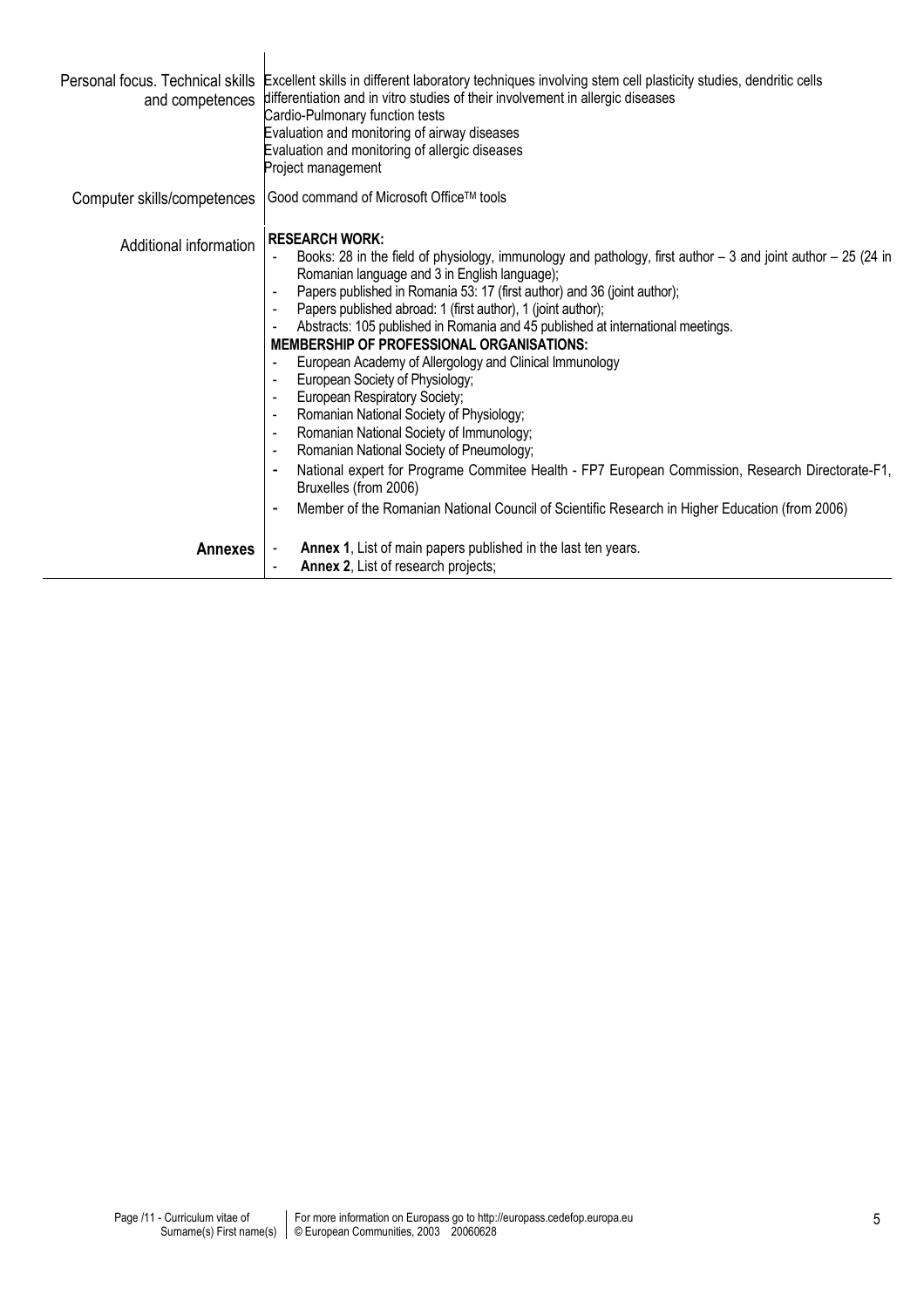#### Annex 1 - Main papers published / presented in the last 10 years Prof. Carmen Panaitescu (Bunu), MD, PhD

### • Papers published in ISI journals

- 1. Bojin FM, Gavriliuc OI, Cristea MI, Tanasie G, Tatu CS, Panaitescu C, Paunescu V., Telocytes within human skeletal muscle stem cell niche, J Cell Mol Med., 2011, 15(10):2269-72. doi: 10.1111/j.1582-4934.2011.01386.x., (ISI, Medline, Index Medicus), impact factor: 2.27, R.I.S. (Relative Influence Score): 2,27076.
- 2. Gómez-Barrena, E., Rosset, P., Müller, I., Giordano, R., Bunu C., Layrolle, P., Konttinen, YT., Luyten, FP., (2011), Bone regeneration: stem cell therapies and clinical studies in orthopaedics and traumatology, J Cell Mol Med. 2011 Jan 20. doi: 10.1111/j.1582-4934.2011.01265.x (ISI, Medline, Index Medicus), impact factor: 2.27, IDS Number: 769ZX, R.I.S. (Relative Influence Score): 2,27076.
- 3. Păunescu V, Bojin FM, Tatu CA, Gavriliuc OI, Rosca A, Gruia AT, Tanasie G, Bunu C, Crisnic D, Gherghiceanu M, Tatu FR, Tatu CS, Vermesan S. (2010), Tumor-associated fibroblasts and mesenchymal stem cells: more similarities than differences, J Cell Mol Med., 20:1-12, (ISI, Medline, Index Medicus), ISI Journal Citation Reports © Ranking: 2009: 9/92 (Medicine Research & Experimental); 41/161 (Cell Biology), impact factor: 5.228, IDS Number: 740ME, R.I.S. (Relative Influence Score): 2,27076.
- 4. Păunescu V, Deak E, Herman D, Siska IR, Tănasie G, Bunu C, Anghel S, Tatu CA, Oprea TI, Henschler R, Rüster B, Bistrian R, Seifried E (2007) In Vitro Differentiation of Human Mesenchymal Stem Cells to Epithelial Lineage, J Cell Mol Med,11:502-308, (ISI, Medline, Index Medicus), citations 13, impact factor 6.807, IDS Number: 204AE, R.I.S. (Relative Influence Score): 2,27076.
- 5. Păunescu, V., Suciu, E., Tatu, C., Plesa, A., Herman, D, Siska, I. R., Suci, C., Crisnic, D., Nistor, D., Tănasie, G., Bunu C., Raica, M, (2003) Endothelial cells obtained from hematopoietic stem cells are functionally different from those obtained from human umbilical vein, Journal of Cellular and Molecular Medicine, 7, 3, 455-460, (ISI, Medline, Index Medicus), citations 10, impact factor 2.153, IDS Number: 863CO, R.I.S. (Relative Influence Score): 2,27076.

### • Papers published in international database journals

- 1. Oancea, C., Jiga, J., Paunescu, V., Mihalas, G., Bunu, C., Jiga, L., (2007) Experimental model of in vitro generation of human denditric cells. Pneumologia, ISSN 1223-3056/ Pneumoftiziologia, SSN 0377-5011, 56, 4, 183-189 (Index Medicus, Medline)
- 2. Bunu, C., Siska, I., Tanasie, G., Deak, E., Tatu, C., Ciocotisan, V., Paunescu, V, (2005) Expression of myogenin and myogenic 5 in human adult mesenchymal stem cells after 5-azacytidine stimulation, Proceedings of the 6th International Congress on Coronary Artery Disease: From Prevention To Intervention, Editor(s): Lewis B.S., Ongen Z., Flugelman M.Y., Halon D.A., ISBN: 978-88- 7587-200-7, 41-45
- 3. Bunu, C., Vancea, D., Paunescu, V, (2003) Characteristics of bronchial inflammation in children with chronic non-productive cough, Pneumologia, 53, 1, 15-20 (Medline)
- 4. Mihaicuta, S., Tudorache, V.M., Muntean, D., Melcescu, E., Bunu, C., (2001) Test for determination of attention in patients with sleep apnea syndrome, Pneumologia, L, 2, 75-78 (Medline)
- 5. Siska, I.R., Avram, J, Tatu, C., Bunu, C., Schneider, F., Maties, R, (1999) Some aspects concerning the antioxydant capacity of venous blood in lower limbs varicose veins, Oxigen Transport to Tissue XXI, eds. D. Delpy and A. Eke, Plenum Press NY, 445-452 (Medline)
- 6. Petroiu, A., Mihalas, G., Siska, I.R., Tanasie, G., Mederle, C., Bunu, C., Schneider, F., (1993) Experimental studies on human bronchial smooth muscle in vitro, Rev. Roum. Physiologie ISSN 1223-2076, 3-4, 161-16 (Medline)
- 7. Stanciu, L., Branea, I., Radivo ievici, A., Avram, R., Berinde, L., Ardeleanu, E., Bunu, C., (1988) Nitratii retard in tratamentul cardiopatiei ischemice dureroase - experimentul clinic al produselor Nitro-Mack si Iso-Mack, Timisoara Medicala, 33, 1, 29-33 (Medline)

### • Papers published in national database journals (CNCSIS B+/B)

- 1. Macesanu, S, Bunu Panaitescu, C., (2010) Clinical comparision between the control levels of asthma in elderly and young adult asthmatics; is asthma less controlled in the elderly?, Timisoara Medical Journal. Vol. 60: No. 2: 19-23.
- 2. Matis, B, Bunu, C, Tanasie, G., Tatu, C, Bojin, F., Tatu, C., Gavriliuc, O., Cernescu, L., Campean, A M., Raica, M., Paunescu, V., (2010) The effect of proinflamatory cytokines on pulmonary fibroblasts phenotype - a key role in airway remodeling in asthma, Timisoara Medical Journal - in curs de publicare
- 3. Toma, A. O., Fara, L., Poenaru, M., Bunu, C, Sarău, C., Horhat, D., Horhat R., Stanese A M, Mocanu, V., (2010) Evaluation of nasal obstruction with rhinomanometry after nasal provocation in allergic rhinitis., Medicine in Evolution, Volume XVI, No.3, 2010: 37-42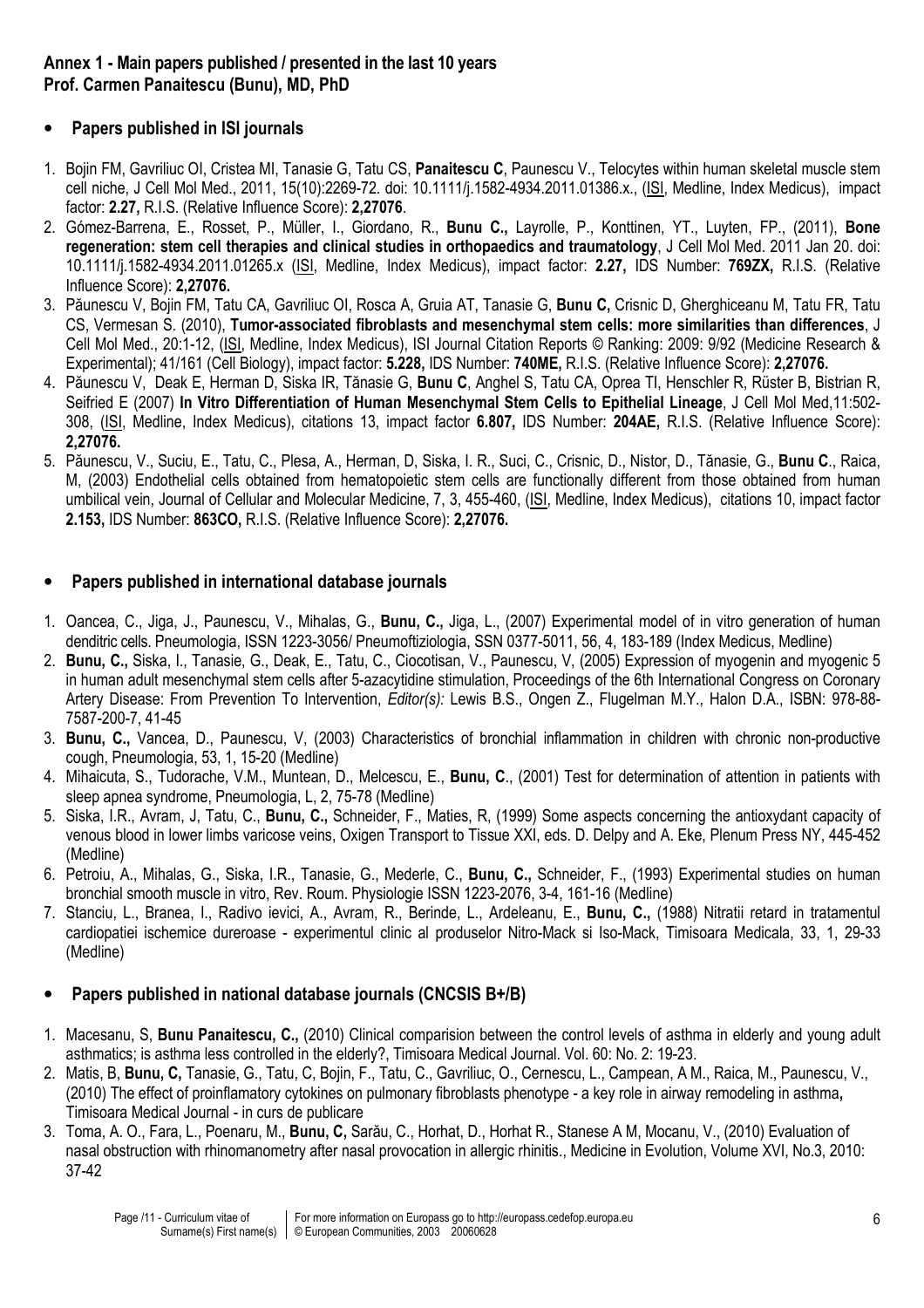- 4. Fara, L., Toma, A. O., Poenaru, M., Panaitescu Bunu, C, Sarău C., Horhat R, Horhat D., Stanese A M., Mocanu V., Horhat F., (2010) The management of the otitis media with effusion in the ENT Clinic Timisoara, Medicine in Evolution, Volume XVI, No.3: 95- 99
- 5. Toma, A. O., Fara, L., Poenaru, M., Bunu, C, Sarău, C., Horhat, D., Horhat R., Stanese A M, Mocanu, V., (2010) Diagnosis of nasal eosinophilia and mast cells in allergic rhinitis, Medicine in Evolution, Volume XVI, No.4, 2010,
- 6. Fara, L., Toma, A. O., Poenaru, M., Panaitescu Bunu, C, Sarău C., Horhat R, Horhat D., Stanese A M., Mocanu V., Horhat F., (2010) The association between otitis media with effusion and allergic rhinitis,. Medicine in Evolution, Volume XVI, No.4
- 7. Cernescu L, Jiga J, Jiga L, Bunu C, Rosca A, Matis B, Cernescu C, Mirea F, Tatu C, Tanasie G, Paunescu V, (2009), Dendritic cells induced Th1/Th2 cytokine balance in response to allergen challenge, Timisoara Medical Journal, Vol. 59, No. 3 - 4:17-22 (Index Copernicus)
- 8. Tanasie, G., Bojin, F., Tatu, C., Gavriliuc, O., Tatu, C., Nistor, D., Ionita, H., Bunu, C., Paunescu, V., (2009) Mechanisms Involved in Mesenchymal Stem Cells Differentiation towards the Epithelial Lineage. Effects of Chemical Inductors, Fiziologia –Physiology; 19, 3(63), ISSN 1223-2076, 7-12 (Index Copernicus)
- 9. Matis, B., Bunu, C., Tanasie, G., Tatu, C., Bojin, F., Cernescu, L., Tatu, C., Marusceac, L., Paunescu, V., (2009) Establishment, Propagation and maintenance of primary pulmonary fibroblasts, Fiziologia –Physiology; 19, 2(62), ISSN 1223-2076, 17-20
- 10. Cernescu, L., Jiga, J., Jiga, L., Bunu, C., Cernescu, C., Matis, B., Bojin, F., Tatu, C., Tanasie, G., Paunescu, V., (2009) Dendritic cells and T cells activation; Fiziologia -Physiology; 19, 2(62), ISSN 1223-2076, 21-24
- 11. Tatu, C., Tanasie, G., Puscasiu, D., Tatu, R.F., Bojin, F., Bunu, C., (2009), Molecular regulation of skeletal muscle atrophy; Fiziologia –Physiology; 19, 2(62), ISSN 1223-2076, 7-11
- 12. Tatu, C., Tănasie, G., Puscaşiu, D., Flangea, C., Tatu, R.F., Bunu C., (2008) Stem cells in cutaneous epithelium, Fiziologia Physiology; 18 (57), ISSN 1223-2076, 14-19
- 13. Tatu, C., Ciocotisan, V., Tănasie, G., Bojin, F., Puscasiu, D., Tatu, R.F., Bunu, C., (2008) Correlation between HSP and different diseases, Fiziologia –Physiology 2008; 18 (60), ISSN 1223-2076, 4-6
- 14. Tatu, C., Ciocotisan, V., Tanasie, G., Puscasiu, D., Tatu, R.F., Bunu, C., (2008) HSP 72 and the immune response, Fiziologia Physiology 2008; 18 (59), ISSN 1223-2076, 4-7
- 15. Bunu, C., Tatu, C., Siska, I., Tanasie, G., Mirea, F., Nistor, D., Grindei, M., Paunescu, V, (2006) Method optimization for large scale production of anti-CD34 and anti-CD45 monoclonal antibodies in hybridoma cultures, Fiziologia. Physiology, ISSN 1223-2076, 16, 2 (50), 19-22
- 16. Bunu, C., (2006) Regenerative medicine a challenging domain of research in XXIth century, Fiziologia. Physiology, ISSN 1223- 2076, 16, 1 (49), 4-8
- 17. Tanasie G, Tatu C, Bunu C, Tascau M, Igna C, Vasilco R, Cristea M, Paunescu V, Anghel S, Schuszler L, Mirea F, Voicu A, Dema A, Paunescu V (2007) Stem cells and osteoarticular regeneration, Fiziologia. Physiology, ISSN 1223-2076, 17, 3 (55), 8-11
- 18. Tanasie G, Anghel S., Mirea F., Siska IR, Ordodi V, Nistor D, Tatu C, Bunu C, Boss H, Poenaru D (2007) In Vitro Human Adult Mesenchimal Stem Cells Differentiation towards Chondrogenic Lineage, Fiziologia. Physiology, ISSN 1223-2076, 4 (56), 17
- 19. Nistor D., Siska I.R., Tănasie G., Tatu C., Bunu C., Mirea F., Cioacă R., Păunescu V., Mihalaş G: (2006) Human hematopoietic stem cells – source of normal autologus endothelial cells; Fiziologia – Physiology; ISSN 1223-2076, 16, 3(51): 31- 25
- 20. Oancea, C., Jiga, L., Jiga, J., Bunu, C., Mirea, F., Paunescu, V., (2005) Denditric cells. Therapeutic implications, Fiziologia-Physiology, ISSN 1223-2076, 15, 12-15
- 21.Oancea, C., Jiga, J., Jiga, L., Ordodi, V., Bunu, C., Marincu, I., Mihalas, G., Paunescu, V. (2005) New therapy. Denditric cells, Medicine in evolution, ISSN 1454-8224, 3, 72-75
- 22.Mihalas, G., Bunu, C., Tanasie, G., Siska, I.R., Noveanu, L., (2003) The effects of nitric oxide on airway responsivity in healthy and ovalbumin sensitised rats, Fiziologia – Physiology, ISSN 1223-2076, 13, 2 (38), 8-16.
- 23.Mihalas, G., Bunu, C., Tanasie, G., Noveanu, L., Siska, I.R., (2003) The effects of leukotriene receptor antagonists versus corticotherapy on airway responsiveness in ovalbumin-sensitized rats, Timisoara Medical Journal, ISSN 1583-5251, 53, 2, 117-122.
- 24. Vancea, D., Bunu, C., Paunescu, V, (2002) The effect of anti-leukotrienes therapy on the cell profile in broncho-alveolar lavage fluid in children with stable bronchial asthma, Timisoara Medical Journal, ISSN 0493-3079, 52,1, 49-53.
- 25. Bunu, C., Mihalas, G., Vancea, D., Cinca Tudor, R, (1999) The impact of air pollutants on airway hyperresponsiveness, Fiziologia. Physiology, ISSN 1223-2076, 9, 4 (24), 28-30
- 26.Mihalas, G., Bunu, C., Petroiu, A., Schneider, F, (1999) The impact of air pollutants on the function of the airways, Fiziologia. Physiology, ISSN 1223-2076, 4 (24), 9, 21-27

#### • Abstracts published in abstract books at international conferences/congresses

- 1. Panaitescu, C., Matis, B., Gavriliuc, O., Cernescu, L., Tanasie, G., Tatu, C., (2011) Fluticasone propionate and Budesonide do not stop the in vitro effect of pro-inflammatory cytokines on pulmonary fibroblasts phenotype, 30th EAACI Congress, 11-15 June, Allergy and Immunology, Suppl., P 1551
- 2. Panaitescu, C, Cernescu, L., Jiga, J., Jiga, L., Lungeanu, D., Rosca, A., Matis, B., Bojin, F., (2011) Serum IgE levels are influenced by both IL-4 and IL-13 in house dust mites allergic patients, 30th EAACI Congress, 11-15 June, Allergy and Immunology, Suppl., P1204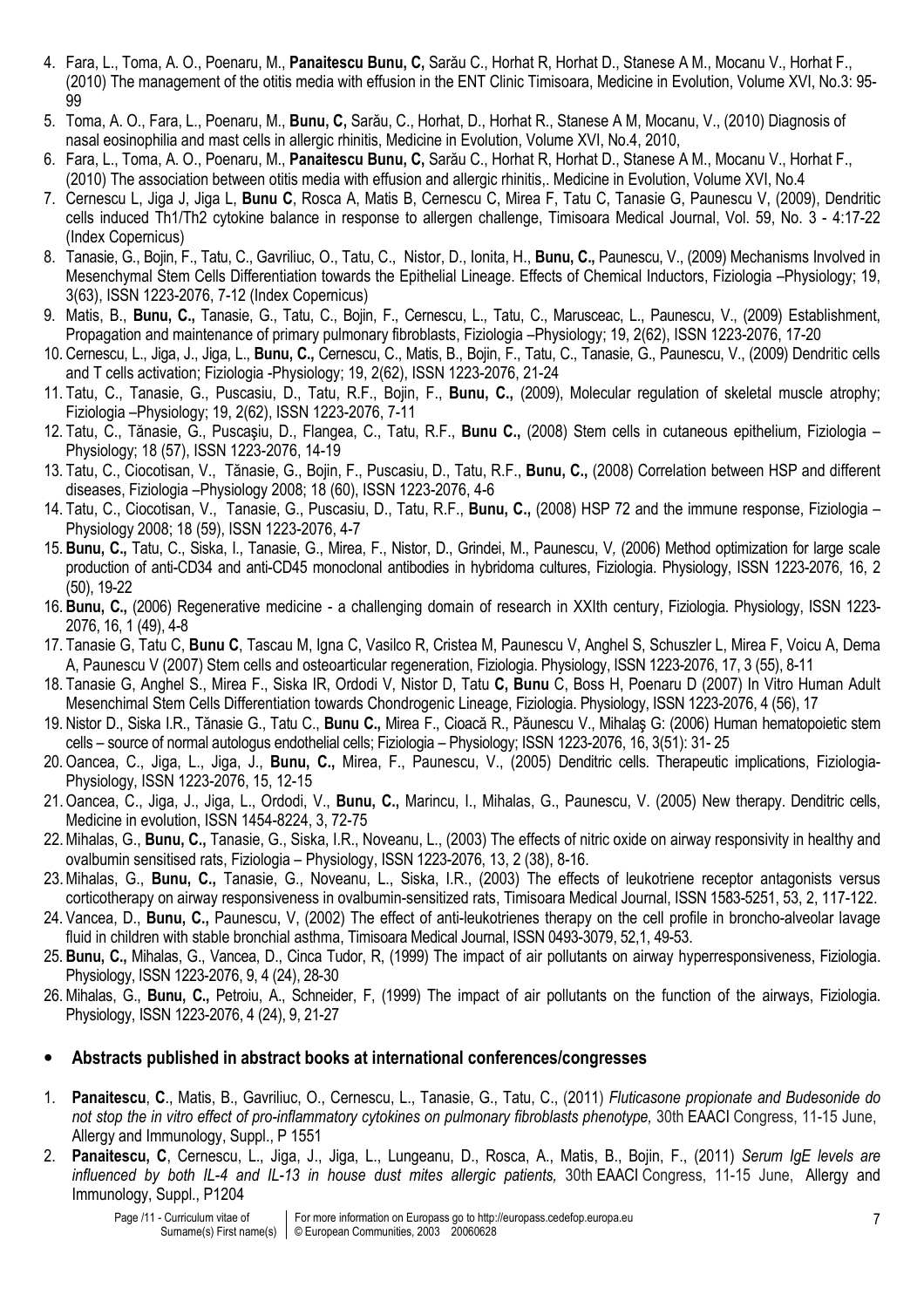- 3. Matis, B., Bunu, C., Tanasie, G., Tatu, C., Cernescu, L., Bălăceanu, A., Igreț, L., Căpraru, A., (2010) The in vitro effect of corticosteroids on components of airway remodeling, ERS Barcelona Congress, 18-22 Sept., European Respiratory Journal Supplement; P2413, pg. 425s
- 4. Bunu, C., Marusceac, L., Tatu, C., (2010) Cutaneous manifestations associated with toxocariasis in children, EEAACI-FAAM Meeting, Venetia, 11-13 Nov., Final EEAACI-FAAM programme and Abstracts, LBN13, pg. 17
- 5. Bunu, C., Cernescu, L., Jiga, J., Jiga, L., Rosca, A., Tatu, C., Tanasie, G., Matis, B., Bojin, F., Marusciac, L., (2009) Th1/Th2 Cytokine response to in vitro allergen challenge of dendritic cells derived from monocytes, EAACI Pediatric Allergy and Asthma Meeting, 12-14 November, Venice, Italy, Pediatric Allergy and Immunology, Vol. 20, Suppl. 20, pg. 60-61
- 6. Bunu, C, Cernescu, L., Jiga, L, Jiga, J., Matis, B., Tatu, C, Tanasie, G, (2009) The physiology of dendritic cells/CD4+ T cells response to allergen challenge, XXXVIth International Union of Physiological Sciences (IUPS), 27 -31 July, Kyoto, Japan, The Journal of Physiological Sciences, Vol 59, Suppl 1; P2PM-2-33; pg 270
- 7. Tanasie G, Siska, IR, Tatu, C, Bojin, F., Bunu, C, (2009) The comparison of the in vitro histamine induced airways smooth muscle response in human bronchi and rat trachea, XXXVIth International Union of Physiological Sciences (IUPS), 27 -31 July, Kyoto, Japan, The Journal of Physiological Sciences, Vol 59, Suppl 1; pg 538
- 8. Nistor, D., Siska, I., Tanasie, G., Bunu, C., Tatu, C., Bojin, F., Plesca, D., Paunescu, V., (2009), In vitro differentiation of human mesenchymal stem cells toward endothelial cells, XXXVIth International Union of Physiological Sciences (IUPS), 27 -31 July, Kyoto, Japan, The Journal of Physiological Sciences, Vol 59, Suppl 1; pg 323
- 9. Bojin, F., Tanasie, G., Cristea, M., Anghel, S., Tatu RF., Ordodi, V., Tatu CA., Bunu, C., Paunescu, V., (2009) Human adult mesenchymal stem cells differentiation in vitro through chondrogenic lineage, XXXVIth International Union of Physiological Sciences (IUPS), 27 -31 July, Kyoto, Japan, The Journal of Physiological Sciences, Vol 59, Suppl 1; pg 443
- 10. Bojin, F., Paunescu, V., Tatu, CA., Rosca, A., Gavriliuc, O., Crisnic, D., Bunu, C., Tanasie, G., Tatu, C., Gruia, A., Nistor, D., (2009) Tumor microenvironment induces changes in human mesenchymal stem cells behavior, XXXVIth International Union of Physiological Sciences (IUPS), 27 -31 July, Kyoto, Japan, The Journal of Physiological Sciences, Vol 59, Suppl 1; pg 443
- 11. Tatu, C., Tanasie, G., Tatu, C., Ciocotisan, V., Tatu, RF., Puscasiu, D., Bunu, C., (2009) Mesenchymal stem cells differentiation to cardiomyocytes using ascorbic acid, XXXVIth International Union of Physiological Sciences (IUPS), 27 -31 July, Kyoto, Japan, The Journal of Physiological Sciences, Vol 59, Suppl 1; pg 443
- 12. Tanasie, G., Anghel, S., Tatu, RF., Bojin, F., Tatu, C., Nistor, D., Bunu, C., Tatu, CA., Paunescu, V., (2009) Human adult stem cells as a source for osteoprogenitor cells in vitro, XXXVIth International Union of Physiological Sciences (IUPS), 27 -31 July, Kyoto, Japan, The Journal of Physiological Sciences, Vol 59, Suppl 1; pg 443
- 13. Matis, B., Tatu, C., Cernescu, L., Bojin, F., Gavriliuc, O., Tanasie, G, Bunu, C., (2009) Airway fibroblasts phenotype markers after pro-inflammatory cytokines challenge, ERS Vienna 2009 Congress, 12-16 Sept., European Respiratory Journal Supplement; Vol 34; 53; P901, pg. 147
- 14. Cernescu, L., Jiga, L, Jiga, J., Matis, B., Cernescu, L., Jiga, L, Jiga, J., Matis, B., Rosca, A., Cernescu, C., Tatu, C, Tanasie, G, Bunu, C., (2009) Dendritic cells induced Th1/Th2 cytokine balance in response to allergen stimulation, ERS Vienna 2009 Congress, 12-16 Sept., European Respiratory Journal Supplement; Vol 34; 53; P2144, pg. 369-370
- 15. Tatu, R.F., Tanasie, G., Tatu, C., Bunu, C., Puscasiu, D., Anghel, S., Brediceanu, R., Cebzan, C., (2008) Tibial defect reconstruction using hydroxyapatite scaffold with expanded stem cells Tissue Engineering part A
- 16. Ianovici, N., Bunu, C., Balaceanu, A., Igret, L., Marusciac, L., The principal airborne and allergenic pollen speciesin Timisoara, 2008, Simpozion Alergologie2009, p 147
- 17. Bunu, C., Tanasie, G., Tatu, C.A., Matis, B., Tatu, C., Paunescu, V. (2008) In vitro effect of TGF-beta and IL-4 on human bronchial fibroblasts phenotype, European Respiratory Journal
- 18. Tudorache, V., Bunu, C., Galca, E., Mihaicuta, S., Potre, R., (2008), Normal NO exhaled related to chronic cough in asthma another possible hypothesis of inflamation, European Respiratory Journal
- 19. Tanasie, G., Tatu, C., Bunu, C., (2008), NO inhibition and human bronchial muscle response in vitro, European Respiratory Journal
- 20. Bunu, C., Tatu, C. Mirea, F., Tatu F., Tanasie G., (2008) Bronchial hyperresponsiveness and nitric oxide measurement in exhaled air of asthma patients as markers of airways inflammation, Physiology Meeting Cambridge, UK, 14-16 iulie, PC124, pg. 139
- 21. Bunu, C., MSC-ethical concern, (2008) Mesenchimal Stem Cell for regenerative Medicine and Immune Regulation, Tours, Franta, 12-13 mai, pg.12-14
- 22. Tatu, R.F., Tanasie, G., Tatu, C., Bunu, C., Cebzan, C., Brediceanu, R., Tatu, C.A., Paunescu, V., (2008), Hydroxyapatite Scaffold Seeded with Expanded Stem Cells used in bone reconstruction, 2<sup>nd</sup> International Congress on Stem Cells and Tissue Formation, Dresden, July 6-9
- 23. Bunu, C., Pitic, C., (2008), Mesenchymal Stem cells: Ethical Concerns, 2nd International workshop Mesenchymal stem cells for Regenerative Medicine and Immune Regulation", Tours, Franta, May
- 24. Tatu, R.F., Tanasie, G., Tatu, C., Bunu, C., Puscasiu, D., Anghel, S., Brediceanu, R., Cebzan, C., (2008), Tibial defect reconstruction using Hydroxyapatite Scaffold Seeded with Expanded Stem Cells, Tissue Engineering, part A, Termis-EU 2008 Meeting, June 22 -26, Porto, Portugal
- 25. Oancea, C., Vasile, L., Ordodi, V., Jiga, J., Bunu, C., Tudorache, V., Marc, M., (2007) Physiological and Histological features of dendritic cells in allergic asthma. Experimental model, Allergy, Vol. 62 Supplement 83, 1334, pg. 464.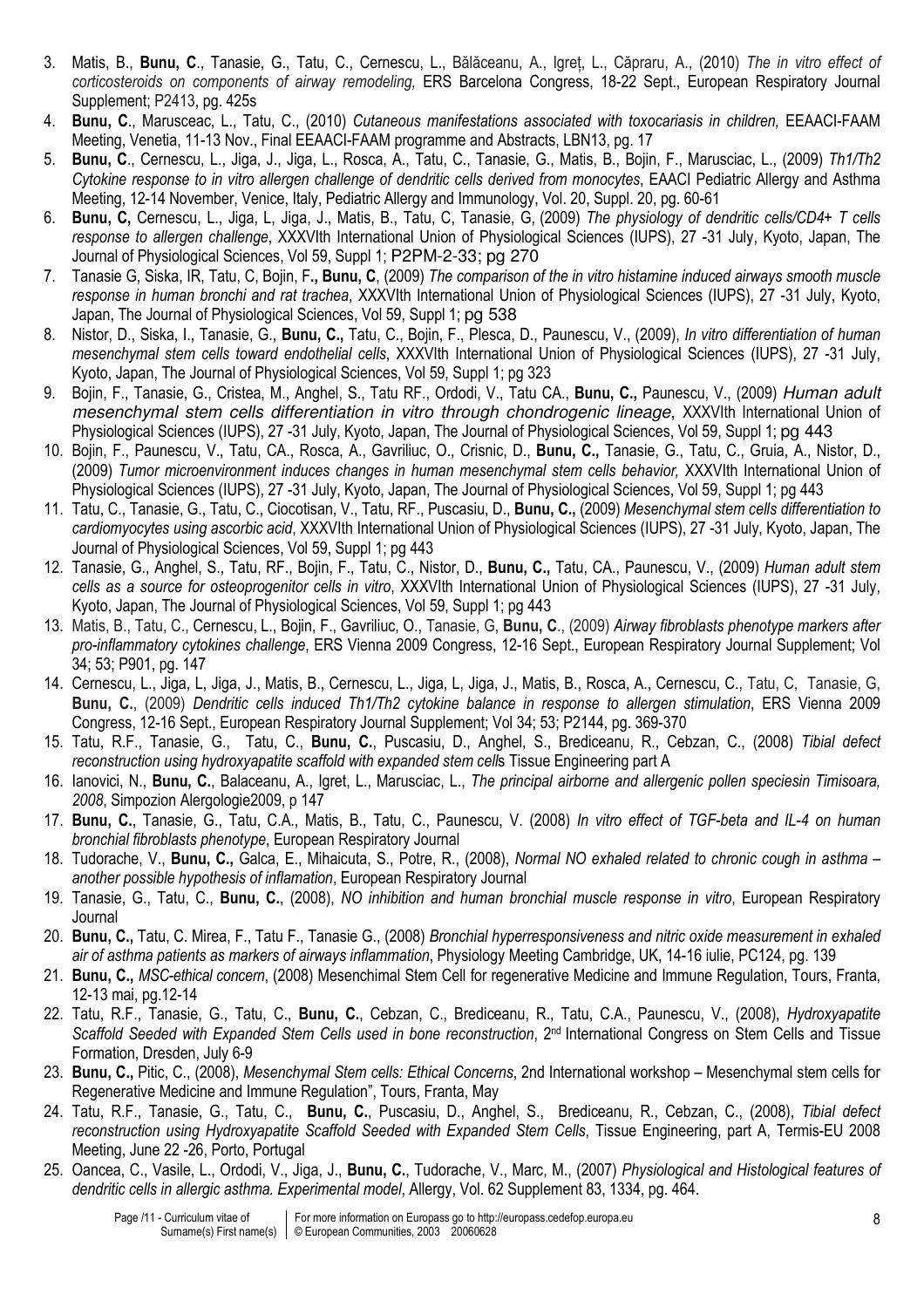- 26. Oancea, C., Jiga, J., Tudorache, V., Bunu, C., Marc, M., Vancea, D., Iovan, I., (2007) In vitro generation and culture of human dendritic cells experimental model, European Respiratory Journal, 17th ERS Annual Congress, Vol. 30, Supplement 51, E4073, pg. 691s.
- 27. Tanasie, G., Deak, E., Bunu, C., Tatu, C.A., Siska, I., Paunescu, V., (2007) Clonogenic capacity of undifferentiated human bone marrow mesenchymal stem cells, Genostem – General Session 1&2, A8, pg. 17.
- 28. Tanasie, G., Tatu, C.A., Anghel, S., Bunu, C., Paunescu, V., (2007) Human bone marrow derived mesenchimal stem cells' phenotype changes along the passages, Genostem – Biology of Mesenchymal Stem Cells WP1, WP1-5, pg. 13.
- 29. Bunu, C., Deak, E., Siska, I., Tanasie, G., Ciocotisan, V., Paunescu, V., (2005) Generation of muscular cells from mesenchymal stem cells by chemically induced transdifferentiation, Heart & Cardiac Muscle, Joint International Meeting of The Physiological Society & FEPS, Bristol, UK, PC2, pg.86.
- 30. Vancea, D., Tanasie, G., Siska, I.R., Bunu, C., ( 2004), Effect of anti-leukotriene therapy on methacholine challenge test in patients with mild asthma, 14<sup>th</sup> ERS Congress, Glasgow, European Respiratory Journal, 3602, p. 587s.
- 31. Tanasie, G., Siska, I.R., Mihalas, G., Bunu, C, ( 2004), The effect of low temperatures and epithelium removal of the in vitro reactivity of human bronchial smooth muscle, 14<sup>th</sup> ERS Congress, Glasgow, European Respiratory Journal, 2129, pg. 337s.
- 32. Bunu, C., Tanasie, G., Noveanu, L. Nechifor M., Kuchar, M. (2004), The benefit of new anti-leukotriene derivatives on airway responsiveness in OVA-sensitized rats, 14<sup>th</sup> ERS Congress Glasgow, European Respiratory Journal, 1386, pg 219s.
- 33. Tanasie, G., Bunu, C., Siska, I.R., Nicodim, A, (2003), Influence of epithelium on basal tonus of human bronchial smooth muscle in vitro, 13<sup>th</sup> ERS Annual Congress, Viena, Austria, European Respiratory Journal, p. 101s.
- 34. Vancea, D., Bunu, C., Paunescu, V., (2003), The correlation of BAL cells and clinical parameters in children with stable asthma after antileukotriene therapy, 13<sup>th</sup> ERS Annual Congress, Viena, Austria, European Respiratory Journal, pg. 101s.
- 35. Tanasie, G., Siska, I.R., Noveanu, L., Bunu, C., Mihalas, G, (2003), Comparative aspects of in vitro reactivity of rat and human respiratory smooth muscle, 3rd FEPS Meeting, Nisa, France, pg.24-08.
- 36. Siska, I.R., Tanasie, G., Noveanu, L., Bunu, C., Mihalas, G., (2003), The effect of NO inhibitors on the reactivity of rat and human tracheo-bronchial, 3rd FEPS Meeting, Nisa, France, pg.22-18.
- 37. Bunu, C., Mihalas, G., Tanasie, G., Noveanu, L., Siska, I.R., Vancea, D., Paunescu, V, (2003), Leukotriene receptor antagonist versus corticotherapy in airways responsiveness in ovalbumin sesnsitized rats, 13th ERS Annual Congress, Vienna, Austria, European Respiratory Journal, pg. 478s.
- 38. Bunu, C., Tanasie, G., Noveanu, L., Siska, I.R., Oancea, C., Mihalas, G, (2003), Airway responsivity in ovalbumin sensitized rats, 3 rd FEPS Meeting, Nisa, France, pg.22-18.
- 39. Bunu, C., Mihalas, G., Siska, I, (2002), The impact of air pollution on respiratory function, 4<sup>th</sup> Regional Confference on Environment and Health, Szeged, Hungary,
- 40. Mihalas, G., Bunu, C., Lazar, E., Siska, I., (2000), Induction of sensitized tracheal smooth muscle dysfunction in Sprague-Dawley rats, Regional Conference on Environment and Health, Szeged, Hungary,
- 41. Bunu, C., Mihalas, G., Paunescu, V., Tudorache, V.M., Vancea, D., Socaci, A., (2000), Smoking and changes in BAL cells in COPD, Regional Conference on Environment and Health, Szeged, Hungary,
- 42. Bunu, C., Paunescu, V., Vancea, D., Tudorache, VM., Socaci, A, (2000), T cells subsets variations in the bronchoalveolar lavage fluid in mild to moderate asthma, Balkan Congress of Allergology and Clinical Immunology, abstr. 41
- 43. Popa, Z., Bunu, C., Paunescu, V., (2000), Characteristics of broncho-alveolar cells expressed by direct immuno-fluorescence in asthmatic children, 7<sup>th</sup> Annual Romanian-American Pediatric Symposium, P18.
- 44. Popa, I., Pop, L., Popa, Z., Bunu, C., (1999), The prognostic value of FVC and FEV1/FVC in the CF in children, ECFS 23<sup>rd</sup> European Cystic Fibrosis Conference, Haga, The Nederlands Journal of Medicine, Supl. 54, abstr. S51
- 45. Siska, I. R. Avram, J., Tanasie, G., Tatu, C., Bunu, C., (1999) In vitro evaluation of smooth muscle contractility and endothelium function in primary varicose veins, 2nd FEPS Congress, Praga, Physiological Research (Formerly Physiologia Bohemoslovacia), Suplim 1, 48, S118
- 46. Popa, I., Pop, L., Popa, Z., Bunu, C., (1999), The prognostic value of FVC and FEV1/FVC in the CF in children, ECFS 23<sup>rd</sup> European Cystic Fibrosis Conference, Haga, The Nederlands Journal of Medicine, Supl. 54, abstr. S51
- 47. Bunu, C., Paunescu, V., Vancea, D., Tudor, R., Cristescu, C., Tudorache, VM., Ana, D., Tudor, A, (1999), The impact of inhaled corticotherapy on T cell subsets in the bronchoalveolar lavage fluid in mild to moderate asthma,  $2^{nd}$  European Congress of Pharmacology, Budapest, Hungary, 181s, PS197, 1999
- 48. Bunu, C., Socaci, A., Vancea, D., Gaspar, M., Socoteanu, I., Dragan, S. (1999) Pulmonary dysfunctions in mitral stenosis, 2<sup>nd</sup> FEPS Congress, Praga, Physiological Research (Formerly Physiologia Bohemoslovacia), Suplim 1, 48, S118
- 49. Bunu, C., Vancea, D., Socaci, A., Tudor, R., Siska, I., Tatu, C. (1999) Airway hyperresponsiveness evaluation by methacoline test, 2<sup>nd</sup> FEPS Congress, Praga, Physiological Research (Formerly Physiologia Bohemoslovacia), Suplim 1, 48, S118.
- 50. Bunu, C., Vancea, D., Tudor, R., Cristescu, C., Tudorache, VM., Tudor, A, (1999) The benefit of metacholine response for the initiation of antiinflammatory treatment in asthma, 2<sup>nd</sup> European Congress of Pharmacology, Budapest, Hungary, 182s, PS198
- 51. Bunu, C., Vancea, D., Socaci, A., Dragan, S., (1999), The benefit of methacoline test in airway hyperresponsiveness evaluation in asthma, XVIIIth Congress EAACI, Brusseles, Belgium, 3-7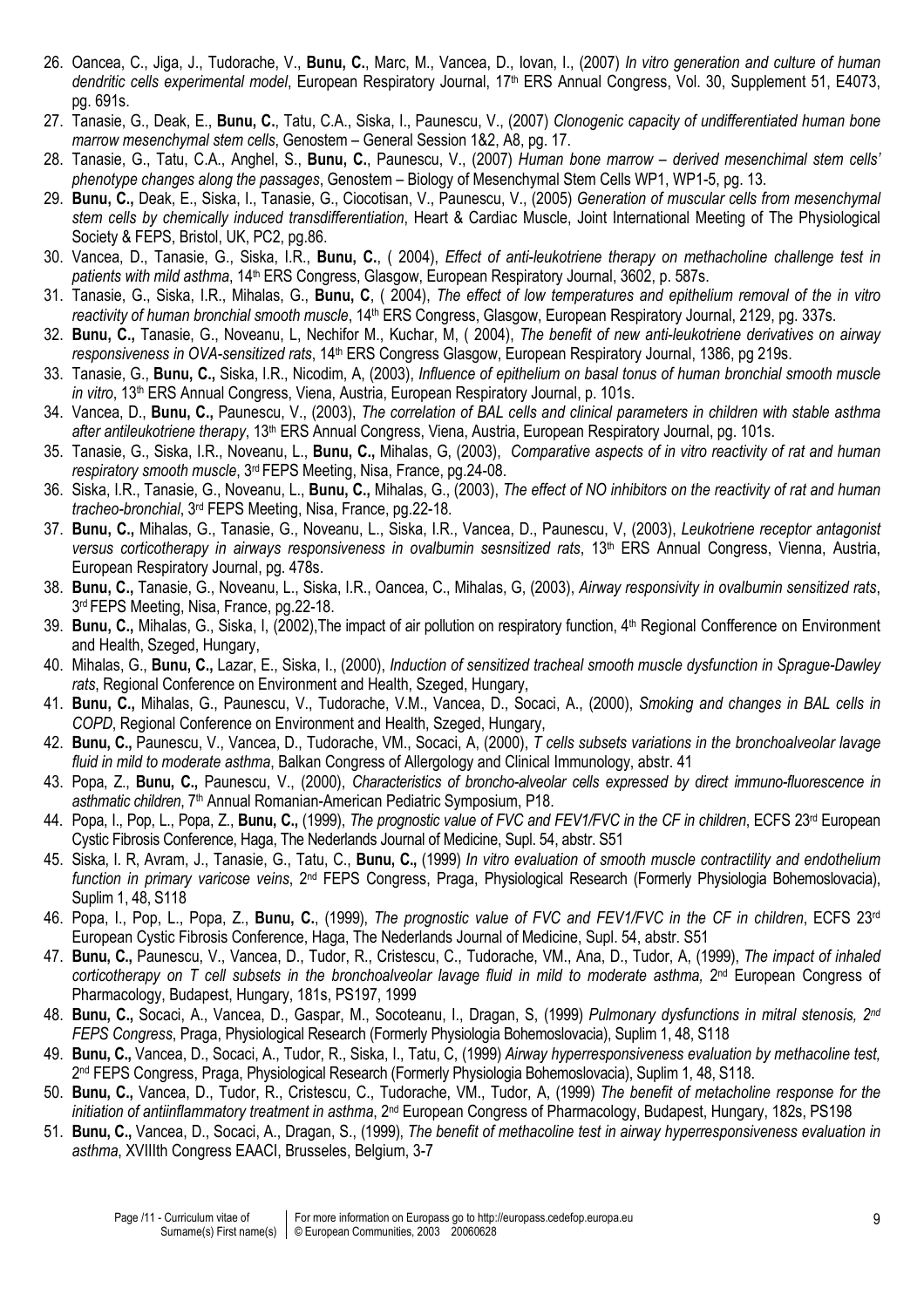## Annex 2 - LIST OF RESEARCH PROJECTS Prof. Carmen Panaitescu (Bunu), MD, PhD

| Project / Programme                                                                                                                                                                                                                                                                                          | <b>Position held</b>            | Period    |  |  |  |
|--------------------------------------------------------------------------------------------------------------------------------------------------------------------------------------------------------------------------------------------------------------------------------------------------------------|---------------------------------|-----------|--|--|--|
| <b>INTERNATIONAL</b>                                                                                                                                                                                                                                                                                         |                                 |           |  |  |  |
| Regenerating Bone defects using New biomedical Engineering approaches<br>(REBORNE), proposal reference number: 241879, Large-scale integrating project - HEALTH-<br>2009-1.4-2: Regeneration of tissue using biocompatible materials and cells, ranked up to 13<br>from 15 and financed in FP7, 3rd call-    | Coordinator WP 7                | 2010-2012 |  |  |  |
| Cultivated Adult Stem Cells as Alternative for Damaged tissue - CASCADE, proposal<br>reference number: FP7-223236, ranked up to 13.5 from 15 and financed in FP7, 2 <sup>nd</sup> call                                                                                                                       | Coordinator WP 3                | 2009-2011 |  |  |  |
| Development of a pan-European standards and criteria for the inspection of blood<br>establishments. (EU-Blood-Inspection - EUBIS), Co funded by the European Commission<br>Health and Consumer Protection Directorate General, Public Health and Risk Assessment<br>Directorate, Grant Agreement No.2006202  | Team member                     | 2007-2009 |  |  |  |
| European Optimal Blood Use Project. (EUOBUP), Co funded by the European Commission<br>Health and Consumer Protection Directorate General, Public Health and Risk Assessment<br>Directorate, Grant Agreement No.2006209                                                                                       | Team member                     | 2007-2009 |  |  |  |
| Development of a pan-European standard operating procedure (SOP) methodology<br>reflecting European best practice (EU-Q-Blood-SOP), Co funded by the European<br>Commission Health and Consumer Protection Directorate General, Public Health and Risk<br>Assessment Directorate, Grant Agreement No.2004217 | Team member                     | 2005-2007 |  |  |  |
| Adult mesenchymal stem cells engineering for connective tissue disorders. From the<br>bench to the bed side, GENOSTEM No. 503161, Integrated Project FP6                                                                                                                                                     | Team member                     | 2003-2006 |  |  |  |
| Development of paneuropean standards and criteria for the European Quality<br>Management System Network for Blood Safety (EU-QMS-BLOODNET), EU Public Health<br>Programme, Louxemburg                                                                                                                        | Team member                     | 2003-2006 |  |  |  |
| Postgraduate training in research project management, LEONARDO mobility project<br>RO/2005/95158/EX                                                                                                                                                                                                          | Project director                | 2005-2006 |  |  |  |
| <b>Postgraduate Training in Cellular therapies</b><br>Grant LEONARDO, 2003/C 62/04                                                                                                                                                                                                                           | Team member                     | 2004-2005 |  |  |  |
| SUBMITTED PROJECT PROPOSALS within FP7-HEALTH-2007-B call for proposals 2007                                                                                                                                                                                                                                 |                                 |           |  |  |  |
| Networking GMP Facilities in Advanced Therapies - ADVANTHER, proposal reference<br>number: FP7-223278                                                                                                                                                                                                        | Team member                     |           |  |  |  |
| Cord Blood Stem Cells for Renal Regeneration - COBRA, proposal reference number:<br>FP7-223538                                                                                                                                                                                                               | Team member                     |           |  |  |  |
| <b>CLINICAL STUDY</b>                                                                                                                                                                                                                                                                                        |                                 |           |  |  |  |
| Efficacy and safety of AVT-015 mg once daily over 7 days in patients with moderate   Allergy and<br>persistent atopic asthma - A double-blind, randomized, placebo-controlled clinical<br>study, Protocol No AVT-01/2/AST/02, EUDRACT No 2006-004187-32                                                      | Immunology<br>specialist        | 2006      |  |  |  |
| <b>NATIONAL</b>                                                                                                                                                                                                                                                                                              |                                 |           |  |  |  |
| Optimising the prevention methods for allergic patient management efficiency,<br>(PREVALERG), II National Research and Development Plan (PN II) / Partnerships Module No.<br>41-011/2007                                                                                                                     | Project director                | 2007-2009 |  |  |  |
| Tumor neural stem cells: a new therapeutic target in the multimodal treatment of<br>malignant cerebral gliomas (TUMORSTEM), PN II / Partnerships Module                                                                                                                                                      | Project director<br>(Partner 1) | 2007-2009 |  |  |  |
| Genetic engineering of tumour stem cells for immunomodulation in cancers of non-viral<br>origin, (ONCOSTEM), PN II / Partnerships Module No. 41-019/2007                                                                                                                                                     | Team member                     | 2007-2009 |  |  |  |
| Autologous transplantation of stem cells in cardiovascular diseases, (TRANSTEM), PN<br>II / Partnerships Module No. 41-075/2007                                                                                                                                                                              | Team member                     | 2007-2009 |  |  |  |
| Reconstruction of bone segmentary defects through biomimetic matrices colonised<br>with osteogenic cells (RECON-OS), PN II / Partnerships Module No. 41-091/2007                                                                                                                                             | Team member                     | 2007-2009 |  |  |  |
| Promotion of stem cell therapy research (PRO CEL-TERA) Romanian "Research of<br>Excellence Programme" (CEEX) / Module III No. 206                                                                                                                                                                            | Project director                | 2006-2008 |  |  |  |